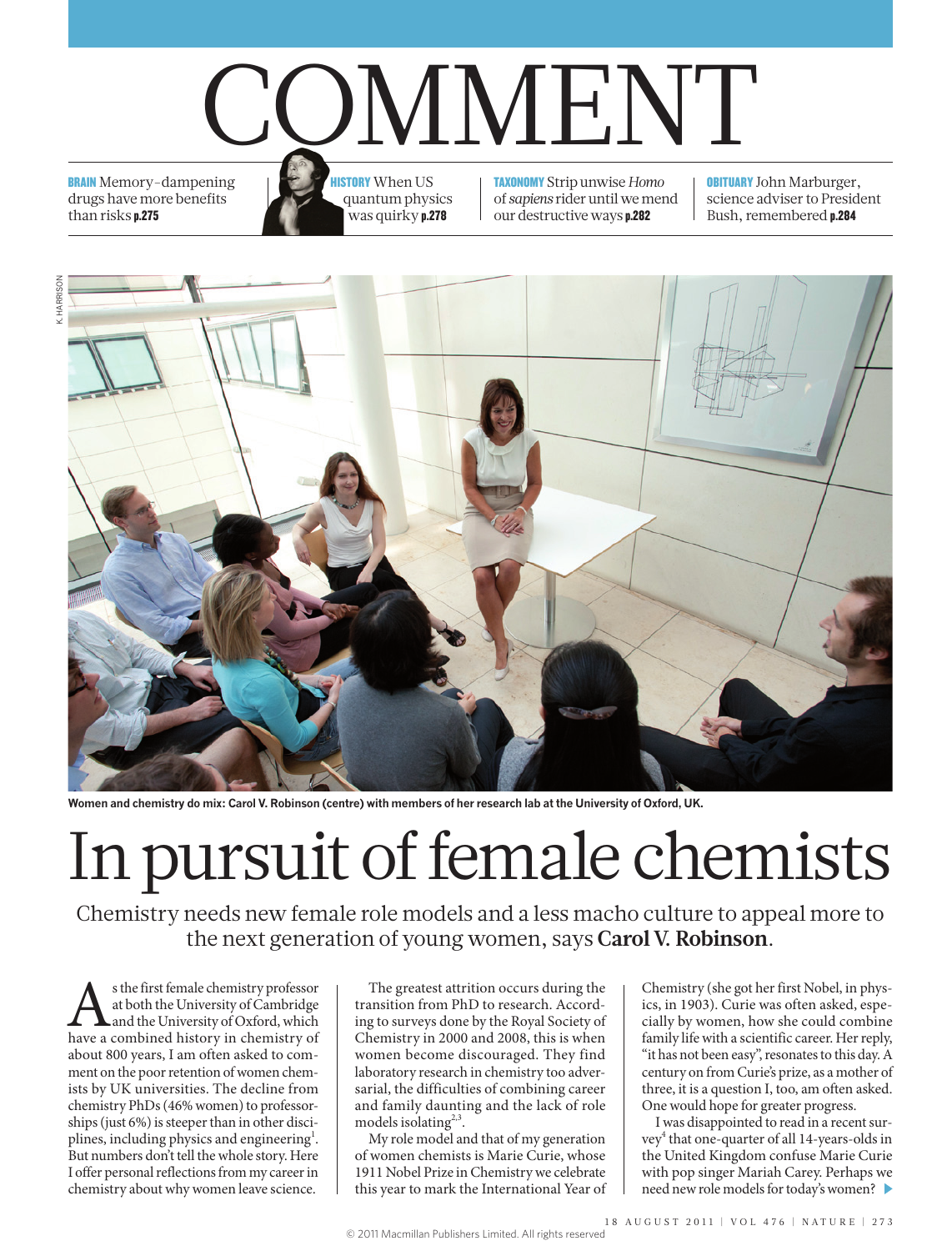Curie's achievements might be too heroic and the sacrifices she made too great. If so, female chemists, including myself, can offer career narratives that defy the usual stereotypes and, hopefully, inspire others.

Unlike today's generation, I was inspired by Marie Curie's personal life story. Curie, a self-taught chemist, grew up in Warsaw; her father lost his job, forcing her to find work to help support her family. Similarly, my own full-time education ended at age 16 when my father lost his job. Consequently, I didn't follow the usual academic path, but after leaving school became a lab technician at Pfizer Corporation in Sandwich, UK.

Industry was a welcoming environment for me. I was passionately interested in mass spectrometry and began to keep notebooks of observations. My supervisors were impressed and encouraged me to attend night school. After seven years of part-time study and a year's full-time research for a master's degree, I qualified to study for a PhD at the University of Cambridge. At every stage, I felt I had to prove myself and worked hard. With limited PhD funding, I published five papers and wrote my thesis in less than two years.

Shortly after completing my PhD came the challenges of combining family life and career. I chose another unconventional route. I took an eight-year career break to cover the birth of my three children. I was warned that it was highly unlikely I would be able to return to science. I thought this was too high a price to pay for motherhood. Nowadays, when asked to talk to young women, I am often asked not to mention my career break, although I usually do. Sadly, it is not something that many institutions encourage.

#### YOU CAN HAVE IT ALL

Is the choice between children — and a normal family life — and becoming a professional scientist really so stark? I asked Ada Yonath, the only living female Nobel laureate in chemistry, how she balanced the demands of family and science. She replied that it is possible as long as you have a passion for both. I agree — we have to change the notion that academic jobs cannot be family friendly.

Admittedly, after my eight-year absence, it was hard to find a position in science. I had three interviews before convincing a panel that I was committed (one interviewer remembered me positively from my student days). It also wasn't easy being a postdoc when my children were school-age, but I was immensely productive in the morning. From about 5 a.m. my thoughts were clear. I had no interruptions and no guilt. As my children got older, I began to attend international meetings, often taking the children with me, even into the lecture hall. These sorts of opportunities to mix family and professional life are unparalleled in many other professions.

My research may also have benefited from having a career break. On returning in 1992, well-meaning academics tried to persuade

#### *"Women don't need to adopt more 'male' character traits to succeed."*

me to follow fashionable pathways in proteomics and, a few years later, in metabolomics. But becoming a principal investigator in my forties, much later than most, I was

already several years behind the leading labs and not sufficiently excited by these trends. I needed to do something different.

"Nothing in life is to be feared, it is only to be understood," is my favourite quote from Curie, who, during her discovery of radioactivity, unknowingly exposed herself to great personal danger in her pursuit of the unknown. Fearlessness is one quality I have noticed among many successful chemists, men and women. Yonath did not take on easy projects and was regularly accused of being 'a dreamer'.

In my own lab, I pursued a path of putting macromolecular complexes into the gas phase of a mass spectrometer, not an obvious choice for the structural-biology questions I intended to ask. Well-respected scientists told me that the results would be meaningless. Happily, I chose not to follow too much of this advice. I might have been less brave had I been younger and more eager to please.

Chemistry has a reputation for being more cut-throat than biology or physics<sup>5</sup>. It has a macho culture in which getting to the finish line first is more important than how you get there. And women are assumed to be less competitive than men. There is some truth in this. Too often, female scientists shy away from responsible roles or don't have sufficient confidence or aspirations.

#### CULTURE REINFORCEMENT

Certainly, we can't blame men alone for creating a male-dominated environment when women scientists are often too keen to be invisible, or worse, to become honorary males, by adopting aggressive communication styles, say, or eschewing any interest in appearance. Curie herself proudly claimed that she had no dresses save the black one she wore every day to the laboratory. When I started at the University of Cambridge, I was advised not to dress so well by a female colleague, who warned I would be confused with the secretarial staff. Another colleague confessed to hiding shopping bags for fear of being considered too vain. But by behaving or dressing as honorary men, we only reinforce the macho culture of chemistry.

Consider how off-putting that might be to the younger generation. Let's start with our own daughters. "Would you advise them to go into science?" was a question recently posed to a small group of top American women scientists<sup>6</sup>. "Only if she is made of steel," was the consensus. I don't agree. I would have been very happy for my only daughter, a mathematician, to have been a chemist. I am proud of a mother–daughter publication resulting from her holiday research in my lab. Women don't need to adopt more 'male' character traits to succeed.

Today, 11 of the 20 people in my lab are women. I didn't set out to make it this way. I think women are drawn to the group, believing that I am likely to understand the conflicting demands of family and career. I am  $\geq$ particularly proud of the many successful  $\epsilon$ young women with families whom I have  $\frac{6}{9}$ mentored, but I don't feel that I am doing anything special. I simply treat everyone as I would like to be treated myself — supported and nurtured. Perhaps all we can do is to change attitudes one research group at a time.





**Four women have received the Nobel Prize in Chemistry: Marie Curie (1911), Irène Joliot-Curie (1935), Dorothy Hodgkin (1964) and Ada Yonath (2009).**